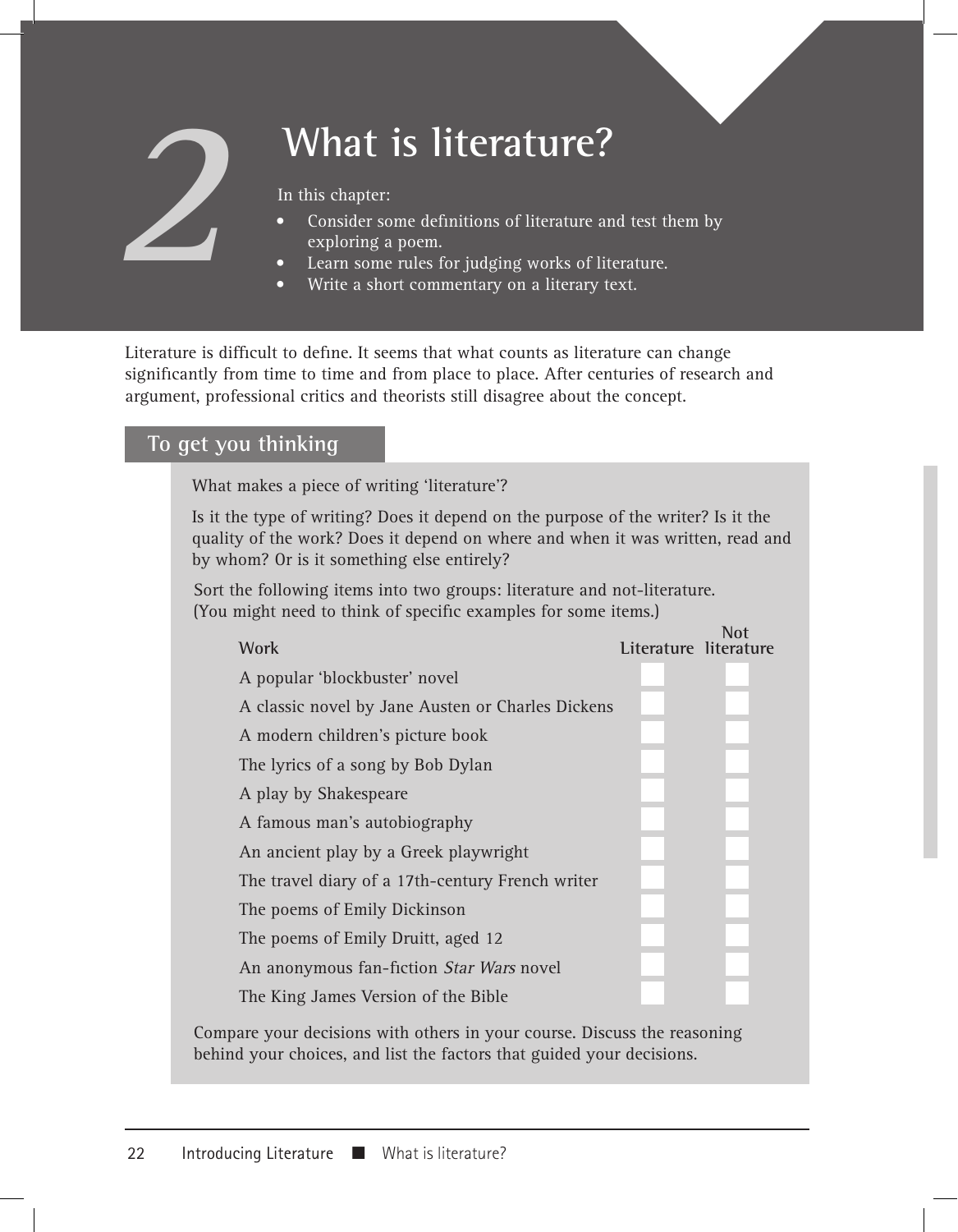# **Towards a definition of literature**

The word literature comes from an ancient Latin word, literatus, which means 'letters of the alphabet.' Thus literature broadly means 'things written down in letters.' But clearly there is more to it than that. A great many things are written down using letters, and not all of them count as literature. To understand the modern idea of literature as an art form, and what it has to do with 'letters,' we need to look further.

Our ideas about what is literature are shaped by many factors. The best way to start exploring the idea of literature in detail is to study a specific text that is widely regarded as literature.

On the next page you will find a poem by Christina Rossetti. We can look at Rossetti's poem for clues about what makes a piece of writing 'literature' and how we judge the quality of literary works.

#### **Who was Christina Rossetti?**

Christina Rossetti (1830–1894) was an English poet of the nineteenth century. Along with Emily Dickinson and Elizabeth Barrett Browning, she is considered one of the significant female poets of the Victorian era. Born and raised in London, Rossetti was deeply religious, and in later life suffered chronic illness — two influences that shaped her poetry, which often focussed on death and the afterlife. Her best-known collections of poetry include Goblin Market and Other Poems (1862), The Prince's Progress and Other Poems (1866) and A Pageant and Other Poems (1881). Rossetti experimented with poetic forms and language, and is known for her striking use of pictorial imagery. She was the sister of the painter Dante Gabriel Rossetti,



founder of the Pre-Raphaelite Brotherhood in 1848. His work and life feature in some of her poetry, including 'In an Artist's Studio,' which alludes to Dante Rossetti's obsession with Elizabeth Siddal, who eventually became his wife.

# **Text study: 'In an Artist's Studio' by Christina Rossetti**

Christina Rossetti's poem is widely regarded as literature. It is a sonnet, written around the year 1856. It describes an artist's studio in which all the paintings are of the same woman.

Read Rossetti's poem on the next page a number of times, until you feel you are beginning to understand it.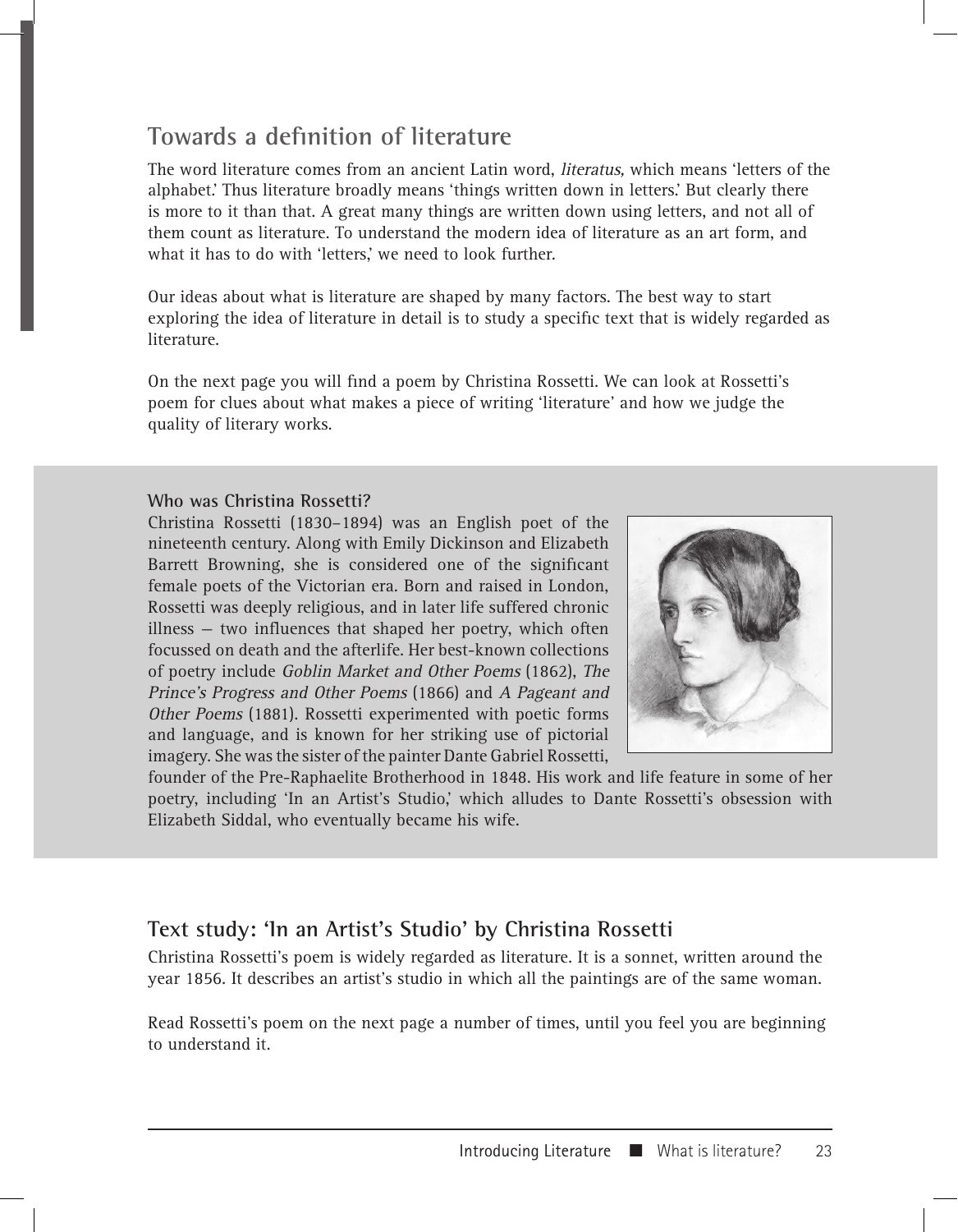#### **In an Artist's Studio**

One face looks out from all his canvases, One selfsame figure sits or walks or leans: We found her hidden just behind those screens, That mirror gave back all her loveliness. A queen in opal or in ruby dress, A nameless girl in freshest summer-greens, A saint, an angel — every canvas means The same one meaning, neither more nor less. He feeds upon her face by day and night, And she with true kind eyes looks back on him, Fair as the moon and joyful as the light: Not wan with waiting, not with sorrow dim; Not as she is, but was when hope shone bright; Not as she is, but as she fills his dream.

Christina Rossetti (1830–1894)

#### **Exploring 'In an Artist's Studio'**

To understand Rossetti's poem, it is important to understand the poem's main ideas, its theme, the rules of the sonnet form, and some historical details about Rossetti's life and work. The activities that follow will help you with these tasks.

#### Activity

Start by checking your understanding of the poem with the following activity. Below is a jumbled summary of the poem that will help you identify the ideas and their arrangement. Sort it into the right sequence by matching it to lines in Rossetti's sonnet.

- A The paintings show her in different dresses and colours, always lovely.
- C He was clearly obsessed by her, and her gaze shows that she loved him.
- E She sometimes appears a young girl, a queen, an angel, but always it means the same thing: love.
- B The same face stares out from each picture.
- D He painted his own desire, not her at all.
- F He painted his ideal image of her, eternally young and beautiful, never growing older or sadder.
- G She is in different poses walking, sitting, leaning — but clearly the same woman.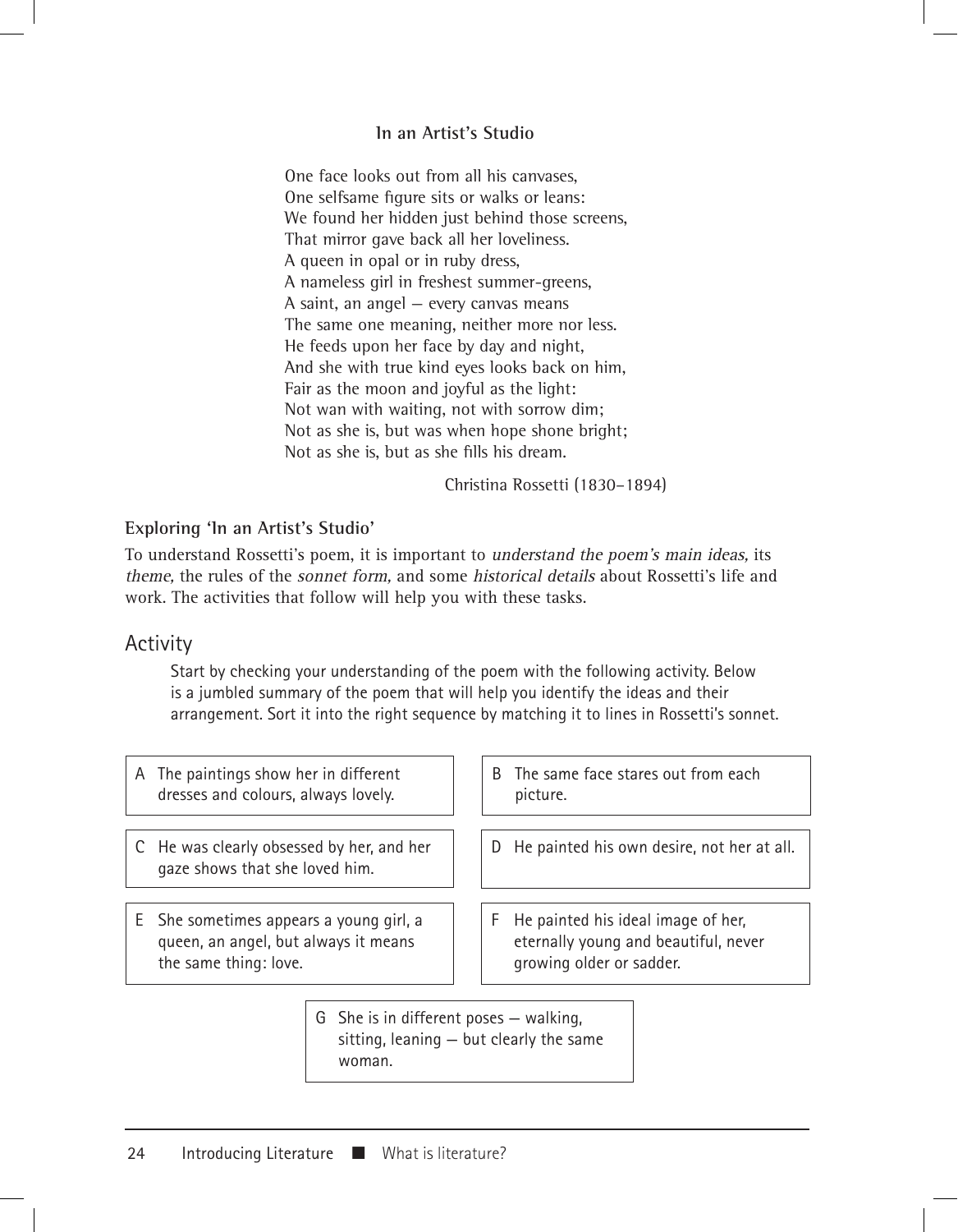# Activity

- 1. Check to see if Rossetti's poem follows all the rules of a sonnet. Look for: fourteen lines exactly; a regular rhyming pattern; and lines with five clear beats.
- 2. Study the rhyming pattern in Rossetti's poem by looking at the line endings ('canvases'/ 'loveliness', 'screens'/'leans'). Try to describe the pattern or sequence of rhymes.
- 3. Mark out the pentameter rhythm in the poem by underlining or highlighting the beats in each line, as shown above. How well has Rossetti managed this requirement of the sonnet form?
- 4. Try reading the poem aloud. Decide whether the rhyme and rhythm should be emphasised, or if a more natural speaking style works better.

# **What makes 'In an Artist's Studio' literature?**

Now that you have come to a better understanding of Rossetti's poem, you are ready to ask the difficult question: What makes the poem literature?

# Activity

1. Consider which of the following might explain the classification of Rossetti's poem as literature.

Tick any or all that apply. Consider the questions that your choices raise.

| What makes it literature:                                 |  | Questions                       |
|-----------------------------------------------------------|--|---------------------------------|
| a. the fact that it is a poem?                            |  | Are all poems literature?       |
| b. the fact that Rossetti is famous?                      |  | Does fame guarantee quality?    |
| c. the fact that it has a serious purpose?                |  | Does seriousness equal quality? |
| d. the cleverness or insight of the content?              |  | How do we measure insight?      |
| e. the poet's skill with the rules of thesonnet?          |  | Is skill alone enough?          |
| f.<br>the fact that it has been published<br>many times.  |  | Does frequency equal quality?   |
| g. the fact that it is included on literature<br>courses? |  | Who makes those decisions?      |
| h. the fact that it attacks sexism in art?                |  | Are all anti-sexist poems good? |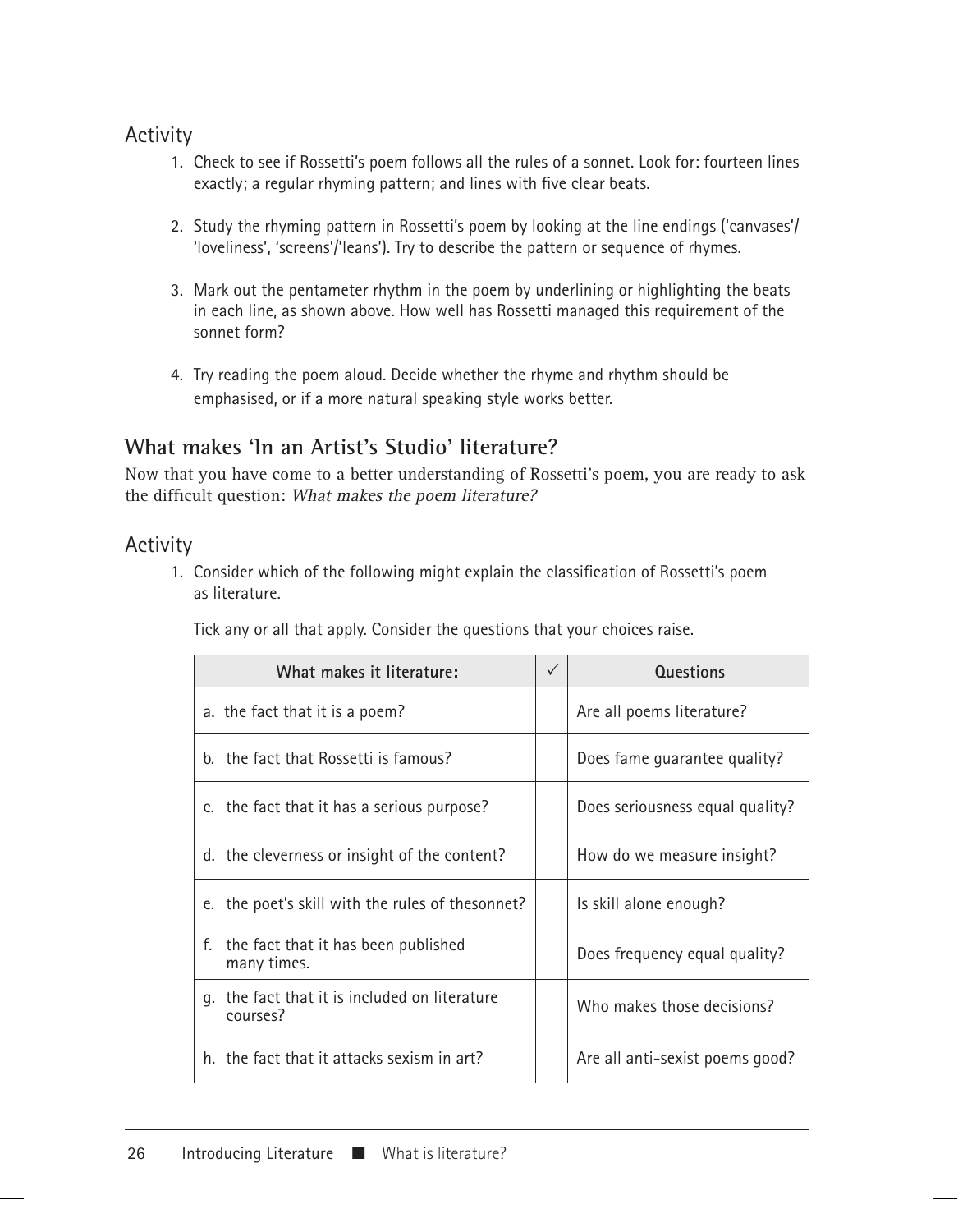2. We can sometimes explain the quality, or degree of excellence, of a piece of writing by making a comparison. Here is Rossetti's poem again, alongside a poem by a young amateur writer.

Read the two poems side by side, and consider why one might have a better claim to be considered literature.

#### **In an Artist's Studio** Christina Rossetti

One face looks out from all his canvases, One selfsame figure sits or walks or leans: We found her hidden just behind those screens, That mirror gave back all her loveliness. A queen in opal or in ruby dress, A nameless girl in freshest summer-greens, A saint, an angel — every canvas means The same one meaning, neither more nor less. He feeds upon her face by day and night, And she with true kind eyes looks back on him, Fair as the moon and joyful as the light: Not wan with waiting, not with sorrow dim; Not as she is, but was when hope shone bright; Not as she is, but as she fills his dream.

#### **The Bedroom Mirror** Emily Druitt (aged 12)

She looks into the mirror every day, To comb her hair or brush her curls away, Its frame is like a painting on the wall, As if the mirror isn't really there at all. Sometimes the painting shows her pretty face, Then something comes along to take its place. As years go by the mirror sees her grow, It watches as she changes don't you know, One day when she has grown she will be gone, But the all-seeing mirror ever watches on.

Which of the following skills are most clearly contrasted in these two poems? Which seem to explain the difference in quality?

Say whether you think the following are (A) very significant, (B) somewhat significant, or (C) not very significant in explaining the difference:

|                                                     | А |  |
|-----------------------------------------------------|---|--|
| the length of the text                              |   |  |
| the control of complex poetic techniques            |   |  |
| the rhyming pattern                                 |   |  |
| the clarity of the ideas                            |   |  |
| the degree of wisdom or insight offered by the poem |   |  |
| the effectiveness of word choices                   |   |  |
| the sophistication of the language                  |   |  |
| the effectiveness of the rhyming pattern            |   |  |
| the seriousness of its purpose                      |   |  |
| the precision of the language                       |   |  |